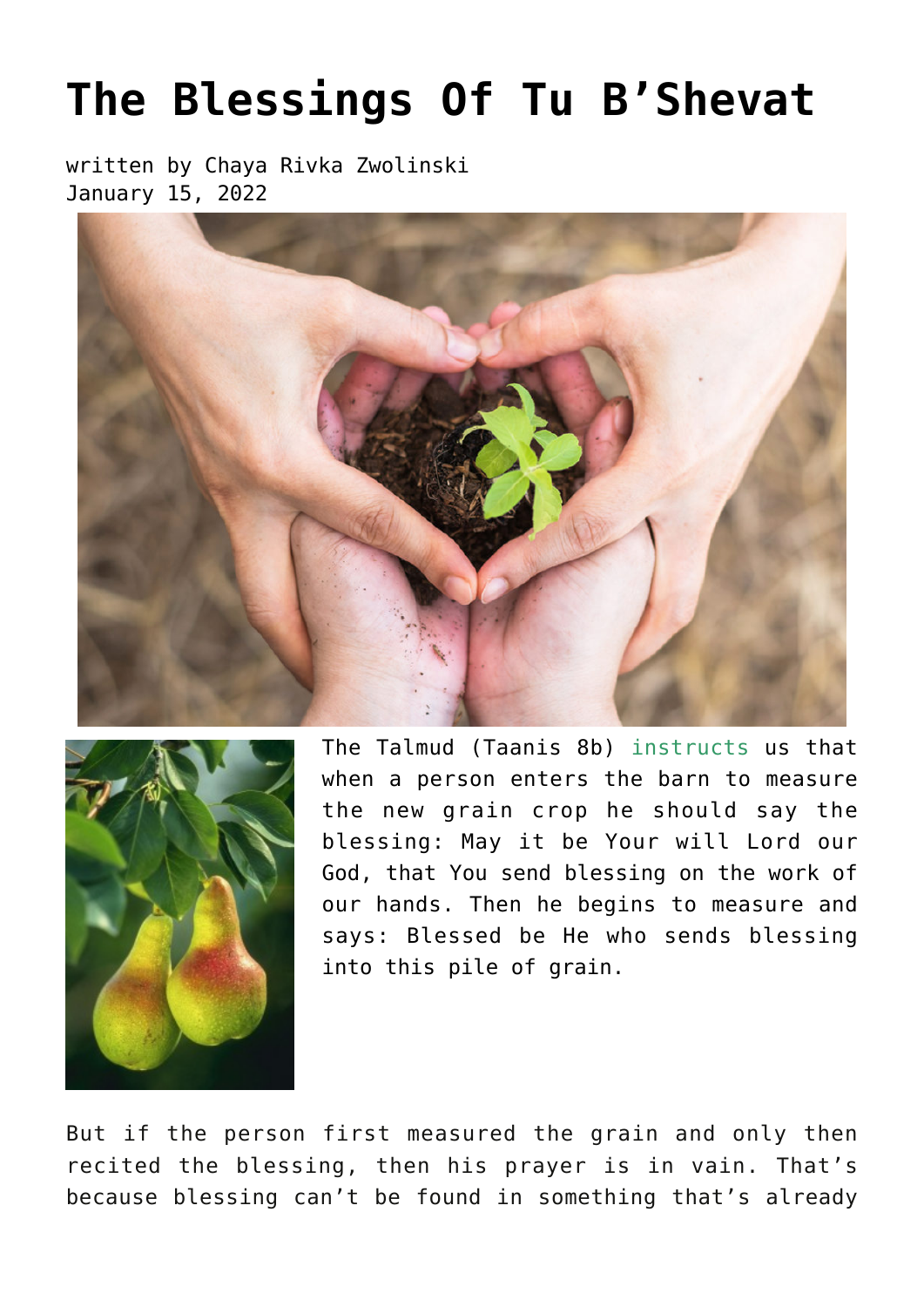weighed out, measured or counted, but only in something hidden, something not yet assessed, or which the eye cannot see.

The concept of hiding what is precious to us until the appropriate season (time and place) when it is ready to blossom and fruit, is a concept that permeates the Jewish way of life. A baby is hidden inside her mother until it's time to be born. A soul mate remains undetectable until the time is ripe to meet. Our spiritual treasures are guarded until they are ripe for revelation.

## **Reb Nosson's Birthday**

Tu B'Shevat, the New Year of the Trees, begins tonight, Tuesday, February 3 and lasts until sundown tomorrow. Tu B'Shevat is also the birthday (in 1780) of Reb Nosson, Rebbe Nachman's foremost student and scribe. The Rebbe tells us that without the careful recording of his work by Reb Noson, his beloved "Nosseleh", his world-changing teachings would never have seen the light of day. Reb Nosson's entire life was devoted to bringing the Rebbe's "fruit" to the world.

Tu B'Shevat is one of the only Jewish holidays that isn't mentioned in Advice (Likutey Eitzos), the collected advice of Rebbe Nachman compiled by Reb Nosson. But Reb Nosson himself mentions Tu B'Shevat in Likutey Halachos. He states that Tu B'Shevat is always adjacent to Shabbos Shira

## **Song at the Sea**

Shabbos Shira is the Shabbos of the Song, when we read the Torah portion Beshalach in which Moshe and the Children of Israel sang a special song of praise and gratitude after the miracle of the splitting of the sea. We recite this song each morning in our prayers, and there are many benefits to be conferred on those who recite it with kavannah (focused intent.)

In the Song at the Sea the Children of Israel thank Hashem in